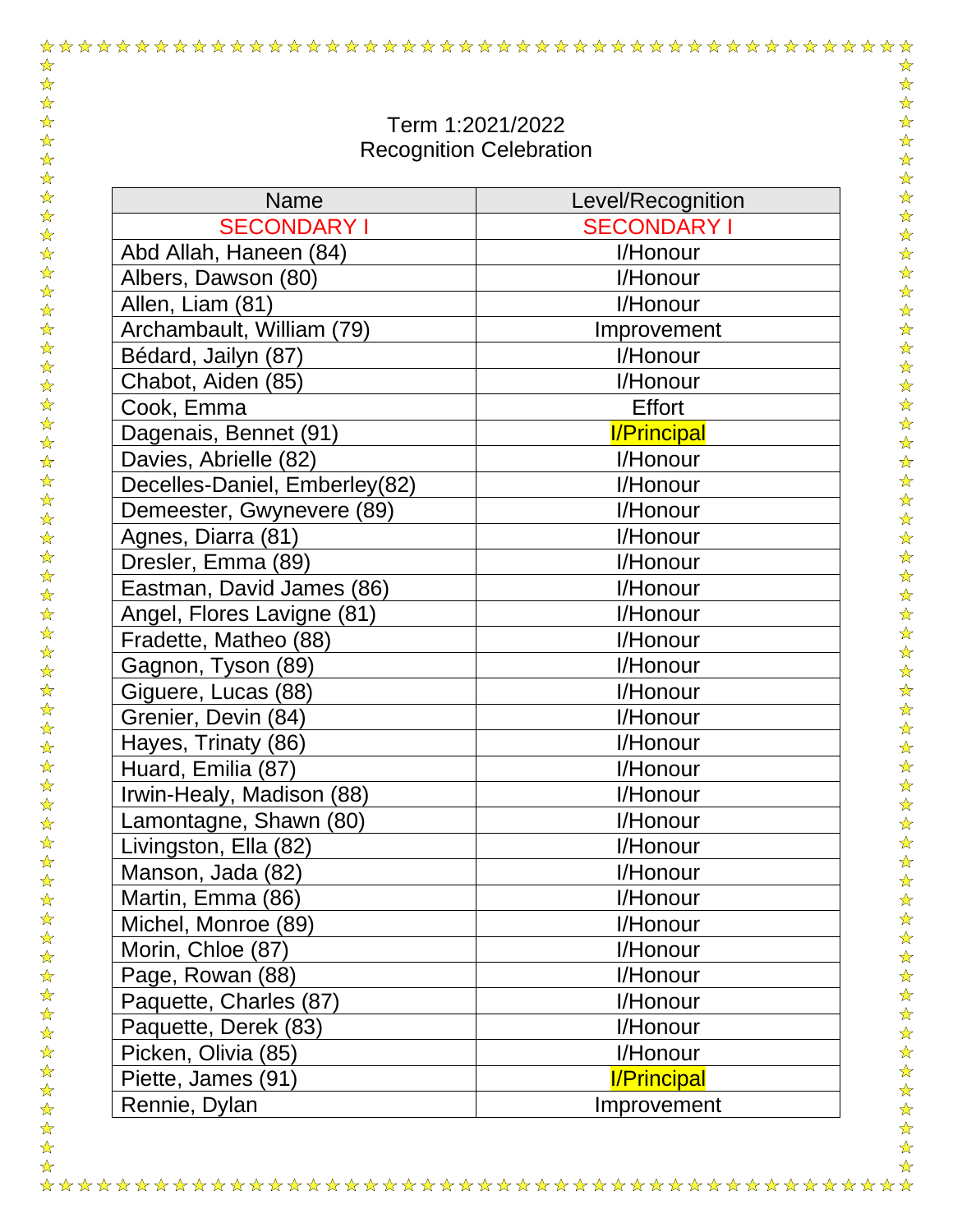| <b>Name</b>                    | Level/Recognition    |
|--------------------------------|----------------------|
| Richard, Logan (83)            | I/Honour             |
| Ronaldi, Olivia                | I/Honour             |
| Rozza, Timo (83)               | I/Honour             |
| Senkerik, Mariah (81)          | I/Honour             |
| Simard, Claire (80)            | I/Honour             |
| Soliman, Alexander (83)        | I/Honour             |
|                                |                      |
| <b>SECONDARY II</b>            | <b>SECONDARY II</b>  |
| Aiblinger, Seban (82)          | <b>II/Honour</b>     |
| Alain-Gagné, Alyssa (81)       | <b>II/Honour</b>     |
| Benoit-Robitaille, Leslie (79) | <b>Effort</b>        |
| Boivin, Haylie (82)            | <b>II/Honour</b>     |
| Bradley, Moira (86)            | <b>II/Honour</b>     |
| Breton, Madison (91)           | <b>II/ Principal</b> |
| Bugyi, Adalyn (92)             | <b>II/Principal</b>  |
| Champigny-R, Rhianna           | <b>Effort</b>        |
| Colgan, Daphne (86)            | <b>II/Honour</b>     |
| Cook, Jayden                   | Improvement          |
| Corey, Rylan (86)              | <b>II/Honour</b>     |
| Cournoyer, Alicia (87)         | <b>II/Honour</b>     |
| Cousineau, Mya (87)            | <b>II/Honour</b>     |
| Cui, Shuchuan                  | <b>Effort</b>        |
| Delisle, Océane (91)           | <b>II/Principal</b>  |
| Délisle, Jane (84)             | <b>II/Honour</b>     |
| Duchesneau, Naomie (82)        | <b>II/Honour</b>     |
| Ebana, Kaelyn (83)             | <b>II/Honour</b>     |
| Elmy, Ashley                   | <b>Effort</b>        |
| Elston, Jasmine                | <b>Effort</b>        |
| Fortin, Isabel (82)            | <b>II/Honour</b>     |
| Gagnon, Myra (86)              | <b>II/Honour</b>     |
| Gasser, Luca Ellen (94)        | <b>II/Principal</b>  |
| George, Ethan                  | Improvement          |
| Greig, Dakoda                  | Perseverance         |
| Hébert, Alycia (89)            | <b>II/Honour</b>     |
| Kaiser, Adrianna (82)          | <b>II/Honour</b>     |
| Lavigne, Georgia               | Improvement          |
| Leblanc-T, Jasmine             | Perseverance         |
|                                |                      |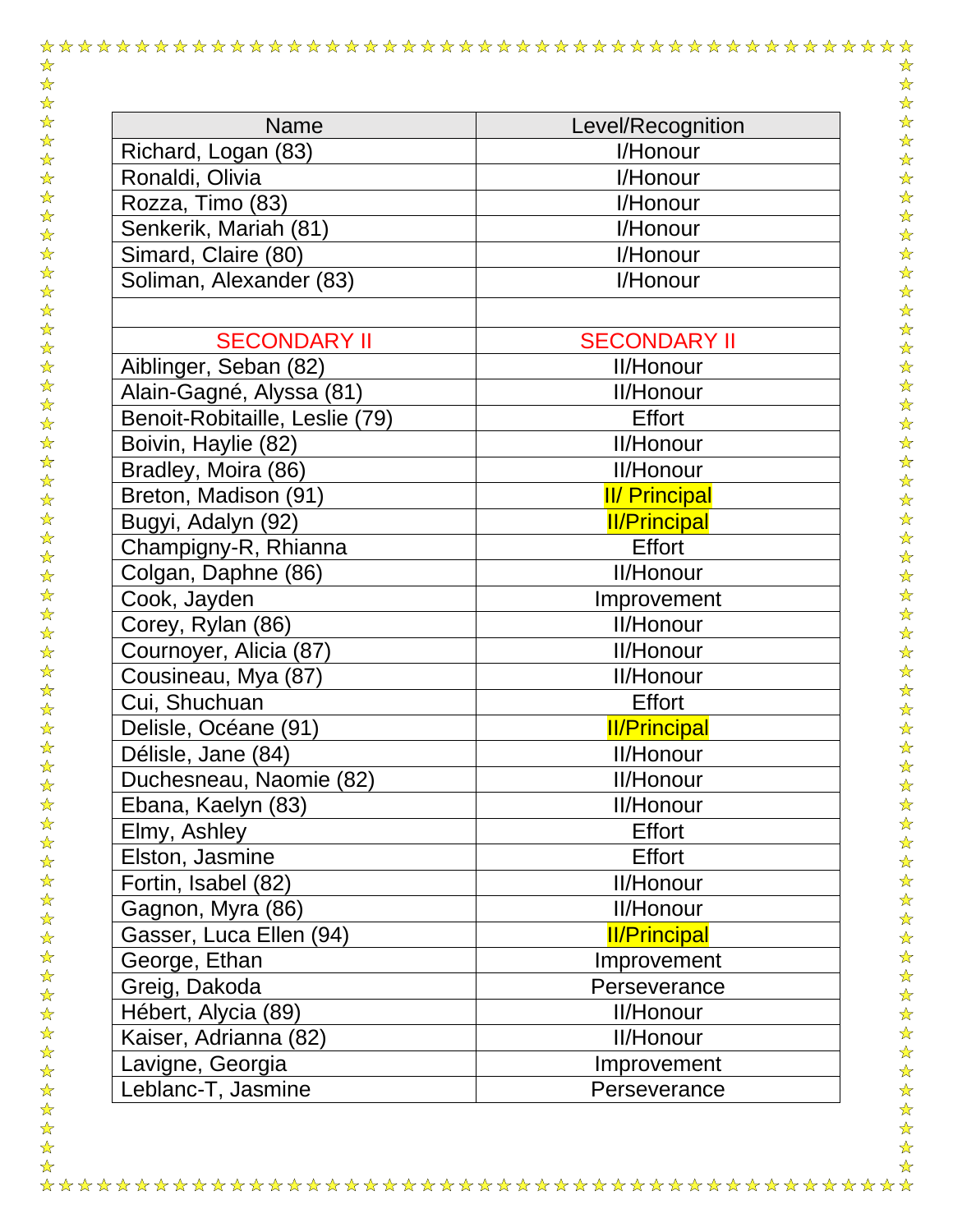| Name                          | Level/Recognition     |
|-------------------------------|-----------------------|
| Lewis, Sadie                  | <b>Effort</b>         |
| Livingstone, Maïla (91)       | <b>II/Principal</b>   |
| Matte, Nathan (84)            | <b>II/Honour</b>      |
| McCallum, Roseanna (80)       | <b>II/Honour</b>      |
| Mierzwinski, Jasmine (80)     | <b>II/Honour</b>      |
| Miller, Sara (84)             | <b>II/Honour</b>      |
| Morin, Noah                   | Perseverance          |
| Nadeau, Taniqa                | Perseverance          |
| Needham, Shawn (83)           | <b>II/Honour</b>      |
| Patch, Connor (83)            | <b>II/Honour</b>      |
| Reydellet, Axel (90)          | <b>II/Principal</b>   |
| Reynolds-W, Hailey            | <b>Effort</b>         |
| Rukundo, Malaïka (82)         | <b>II/Honour</b>      |
| Safa, Layla (84)              | <b>II/Honour</b>      |
| Scott, Sophia (83)            | <b>II/Honour</b>      |
| Sherrer, Leslie (80)          | <b>II/Honour</b>      |
| Sparling. Elliot (83)         | <b>II/Honour</b>      |
| Stretch, Isaac                | <b>Effort</b>         |
| Turner, Alex                  | <b>Effort</b>         |
| Vermeulen, Mia (95)           | <b>II/Principal</b>   |
| Waterhouse, Nolan             | Perseverance          |
| Woodard, Brianna              | Improvement           |
| Zecius, Miguel (88)           | II/Honour             |
|                               |                       |
|                               |                       |
| <b>SECONDARY III</b>          | <b>SECONDARY III</b>  |
| Burcombe, Elisa (84)          | <b>III/Honour</b>     |
| Cahill-Munro, Chloë (85)      | <b>III/Honour</b>     |
| Chicoine, Julien (81)         | <b>III/Honour</b>     |
| Dagenais, Simone (93)         | <b>III/Principal</b>  |
| Dandenault, Estelle (82)      | III/Honour            |
| Domingue-Fraser, William (84) | <b>III/Honour</b>     |
| Dresler, Nathan (84)          | III/Honour            |
| Eastman, Sumner (90)          | <b>III/ Principal</b> |
| Fortin, Toby (88)             | <b>III/Honour</b>     |
| Garcia, Rosalie (93)          | <b>III/Principal</b>  |
| Gendron, Alexandria (87)      | <b>III/Honour</b>     |
| Gillam, Isaak (81)            | <b>III/Honour</b>     |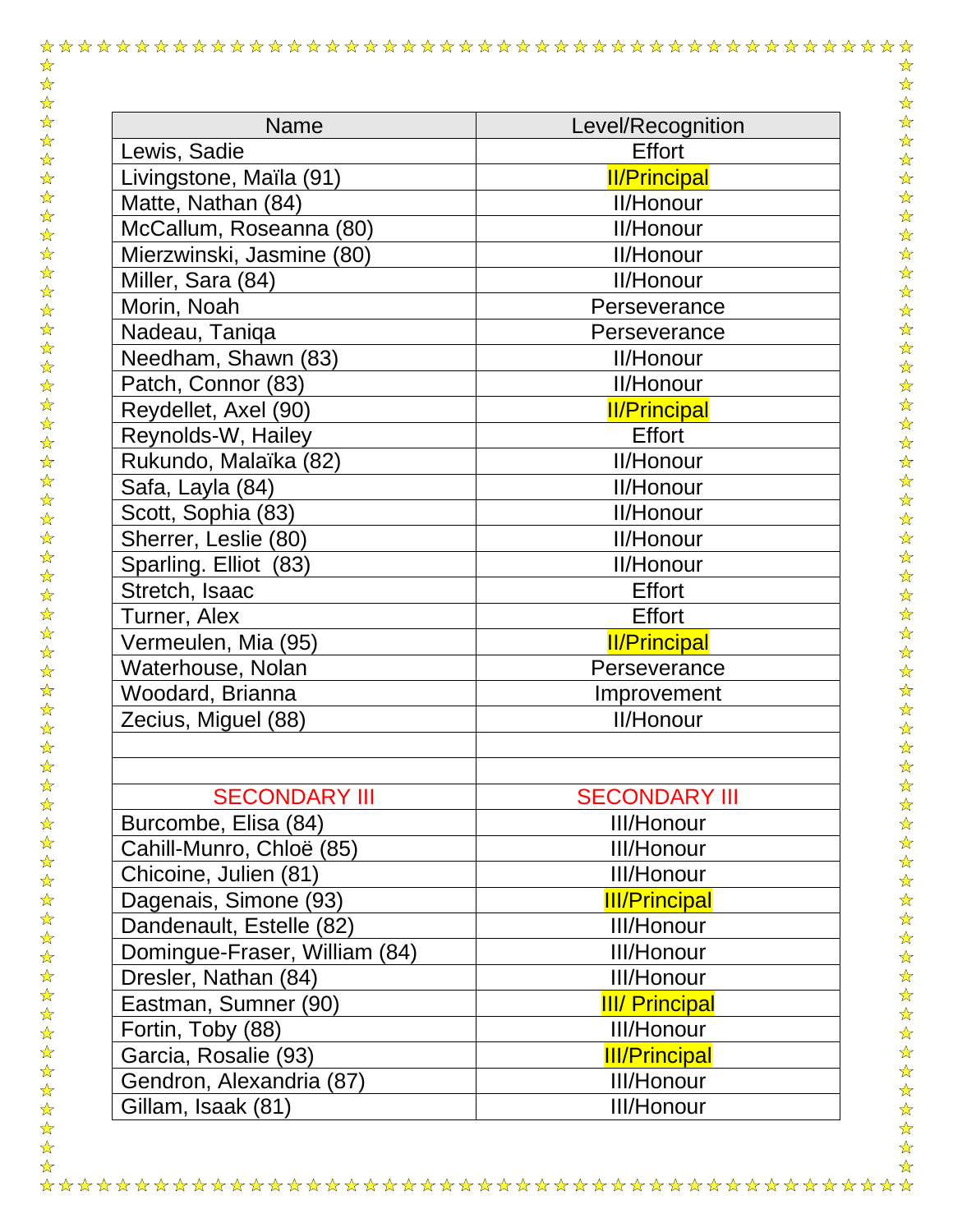| <b>Name</b>                     | Level/Recognition    |
|---------------------------------|----------------------|
| Hall, Celeste (90)              | <b>III/Principal</b> |
| Harvey, Jeremiah (83)           | <b>III/Honour</b>    |
| Jolander-Ibrahim, Blake (81)    | <b>III/Honour</b>    |
| Judge, Katelyn (82)             | <b>III/Honour</b>    |
| La Roche, Cassandra (83)        | <b>III/Honour</b>    |
| Lamontagne, Kassandra (82)      | <b>III/Honour</b>    |
| Lechasseur, Eliot (86)          | <b>III/Honour</b>    |
| McDermott, Philippe (89)        | <b>III/Honour</b>    |
| Page-Winter, Danae (80)         | <b>III/Honour</b>    |
| Paquette, Victoria (81)         | <b>III/Honour</b>    |
| Patrey, Hannah (87)             | <b>III/Honour</b>    |
| Quilliams, Takoda (80)          | <b>III/Honour</b>    |
| Rafaelsen, Haley-Elizabeth (88) | <b>III/Honour</b>    |
| Richard, Luka (86)              | <b>III/Honour</b>    |
| Roberts, Zack (81)              | <b>III/Honour</b>    |
| Soliman, Christopher (82)       | <b>III/Honour</b>    |
| Wilson, Sophia (93)             | <b>III/Principal</b> |
| Woodard, Alexa (82)             | <b>III/Honour</b>    |
| Zelis, Emilia (91)              | <b>III/Principal</b> |
|                                 |                      |
| <b>SECONDARY IV</b>             | <b>SECONDARY IV</b>  |
| Beauchemin, Isaak (94)          | <b>IV/Principal</b>  |
| Bérubé, Alexandre (82)          | <b>IV/Honour</b>     |
| Blanchard, Maxence (86)         | IV/Honour            |
| Campbell, Brontë (83)           | <b>IV/Honour</b>     |
| Digaletos, Dimitra (84)         | <b>IV/Honour</b>     |
| Hamilton, Hope (82)             | <b>IV/Honour</b>     |
| Lallier, Sydney (80)            | <b>IV/Honour</b>     |
| Mason, Maitland (82)            | <b>IV/Honour</b>     |
| Nautschütt, Jule (84)?          | <b>IV/Honour</b>     |
| Papineau, Yurick (81)           | <b>IV/Honour</b>     |
| Patino Pabon, Danna Lorena (90) | <b>IV/Principal</b>  |
| Reydellet, Anne-Alice (84)      | <b>IV/Honour</b>     |
| Robert, Josef (82)              | <b>IV/Honour</b>     |
| Robichaud, David (80)           | <b>IV/Honour</b>     |
| Rüsch, Hannah (85)              | <b>IV/Honour</b>     |
| Sommer, Theo (85)               | <b>IV/Honour</b>     |
| Sparling, Noah (86)             | <b>IV/Honour</b>     |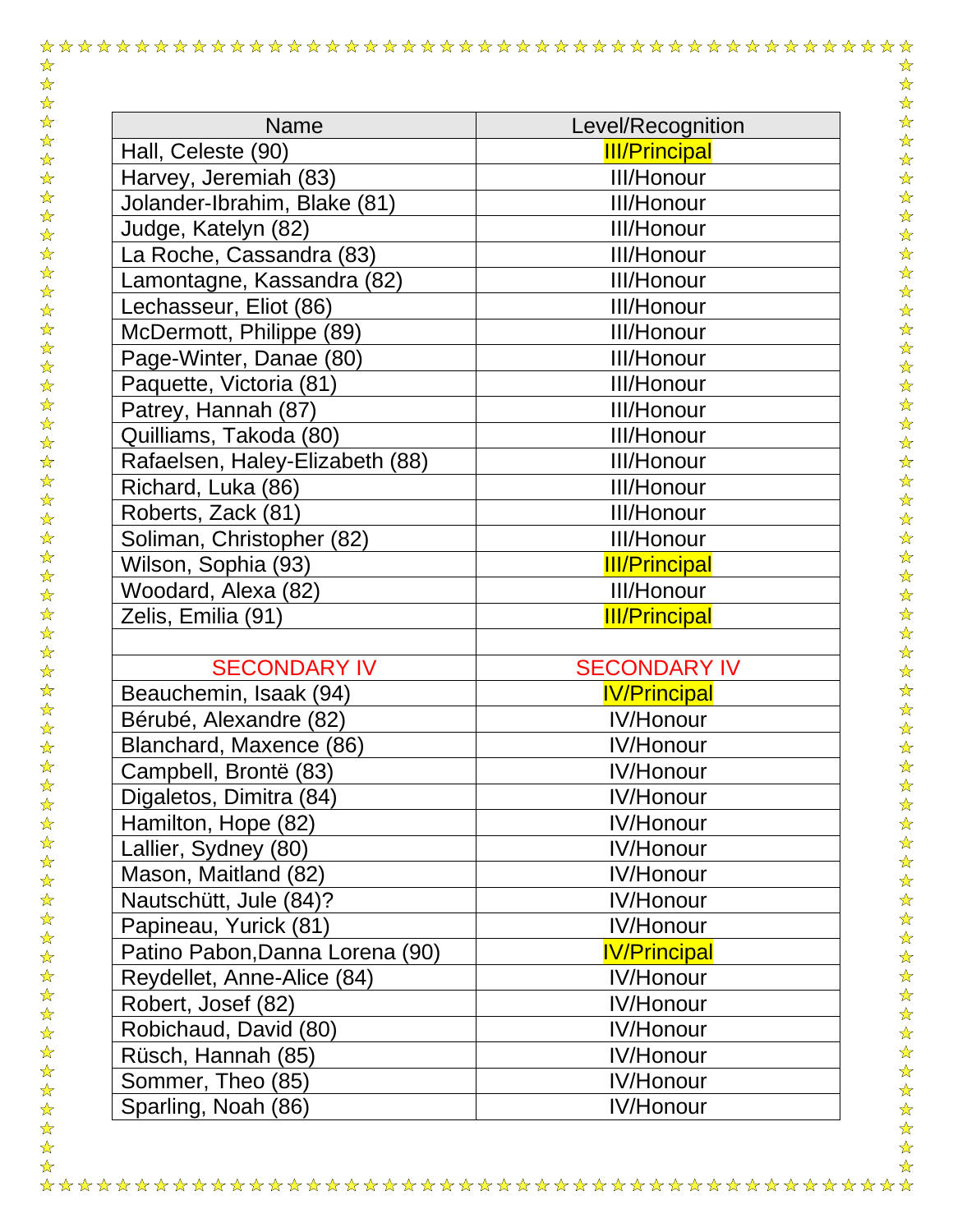| <b>Name</b>                                    | Level/Recognition              |
|------------------------------------------------|--------------------------------|
| Webster, Zoey (84)                             | <b>IV/Honour</b>               |
| Xu, Yiran (85)                                 | <b>IV/Honour</b>               |
|                                                |                                |
|                                                |                                |
| <b>SECONDARY V</b>                             | <b>SECONDARY V</b>             |
| Bordo, Katrina (82)<br>Albrecht, Marlene (89)  | <b>WOTP/Honour</b><br>V/Honour |
| Ayotte, Gabrielle (81)                         | V/Honour                       |
| Beaulne, Bianca (81)                           | V/Honour                       |
| Benoit-Robitaille, Kaisey (81)                 | V/Honour                       |
| Bienvenue, Elysia (83)                         | V/Honour                       |
| Bissonnette-G, Alexander (83)                  | V/Honour                       |
| Boivin, Carly (81)                             | V/Honour                       |
| Boudreau, Millie (80)                          | V/Honour                       |
| Burcombe, Katrina (80)                         | V/Honour                       |
| Corey, Haylie (81)                             | V/Honour                       |
| Dagenais, Rygel (85)                           | V/Honour                       |
| Eldridge, Jack (84)                            | V/Honour                       |
| Edgington, Mika (83)                           | <b>WOTP/Honour</b>             |
| Fradette, Yohan (89)                           | V/Honour                       |
| Lace-Harvey, Kristine (80)                     | V/Honour                       |
| Lapierre, Cory (80)                            | <b>WOTP/Honour</b>             |
| Lefebvre-Schwartz, Tyson (82)                  | WOTP/Honour                    |
| Lamothe-Guénette, Naomie (84)                  | V/Honour                       |
| Leblanc, William (83)                          | V/Honour<br>V/Honour           |
| Leiendecker, Sarah (86)<br>Mercure, Louna (82) | V/Honour                       |
| Monk-Foley, Skyla (86)                         | V/Honour                       |
| Moreland, Kathryn (90)                         | <b>V/Principal</b>             |
| Paradis, Danyk (83)                            | V/Honour                       |
| Picotte, Chad (80)                             | V/Honour                       |
| Schinck, Macy (80)                             | V/Honour                       |
| Smith, Garnet (82)                             | V/Honour                       |
| St-Pierre, Daniel (84)                         | V/Honour                       |
| Tétreault, Mia (86)                            | V/Honour                       |